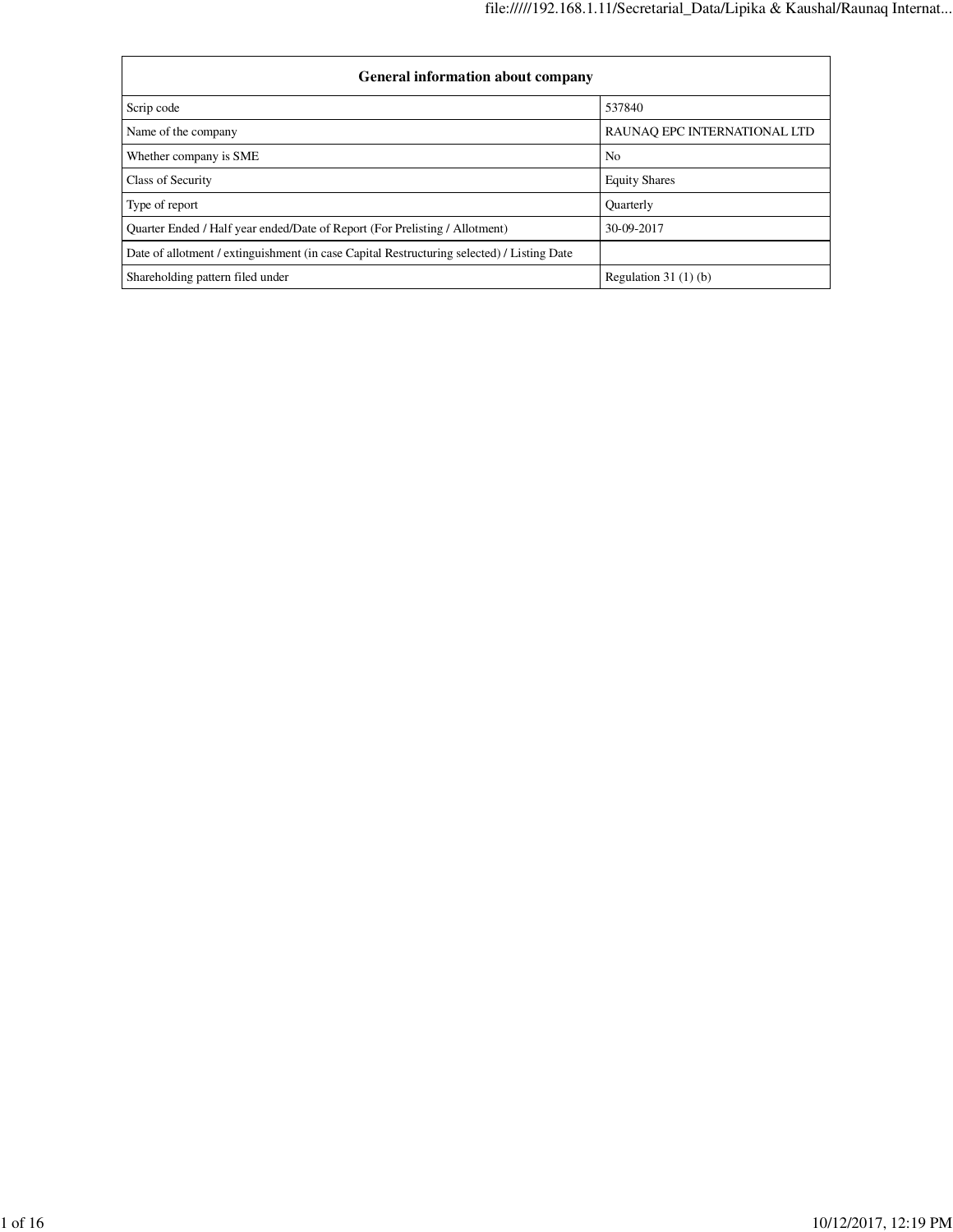| Sr. No. | Particular                                                                             | Yes/No         |
|---------|----------------------------------------------------------------------------------------|----------------|
|         | Whether the Listed Entity has issued any partly paid up shares?                        | N <sub>0</sub> |
|         | Whether the Listed Entity has issued any Convertible Securities?                       | N <sub>0</sub> |
|         | Whether the Listed Entity has issued any Warrants?                                     | No             |
|         | Whether the Listed Entity has any shares against which depository receipts are issued? | N <sub>0</sub> |
|         | Whether the Listed Entity has any shares in locked-in?                                 | No             |
| 6       | Whether any shares held by promoters are pledge or otherwise encumbered?               | N <sub>0</sub> |
|         | Whether company has equity shares with differential voting rights?                     | No             |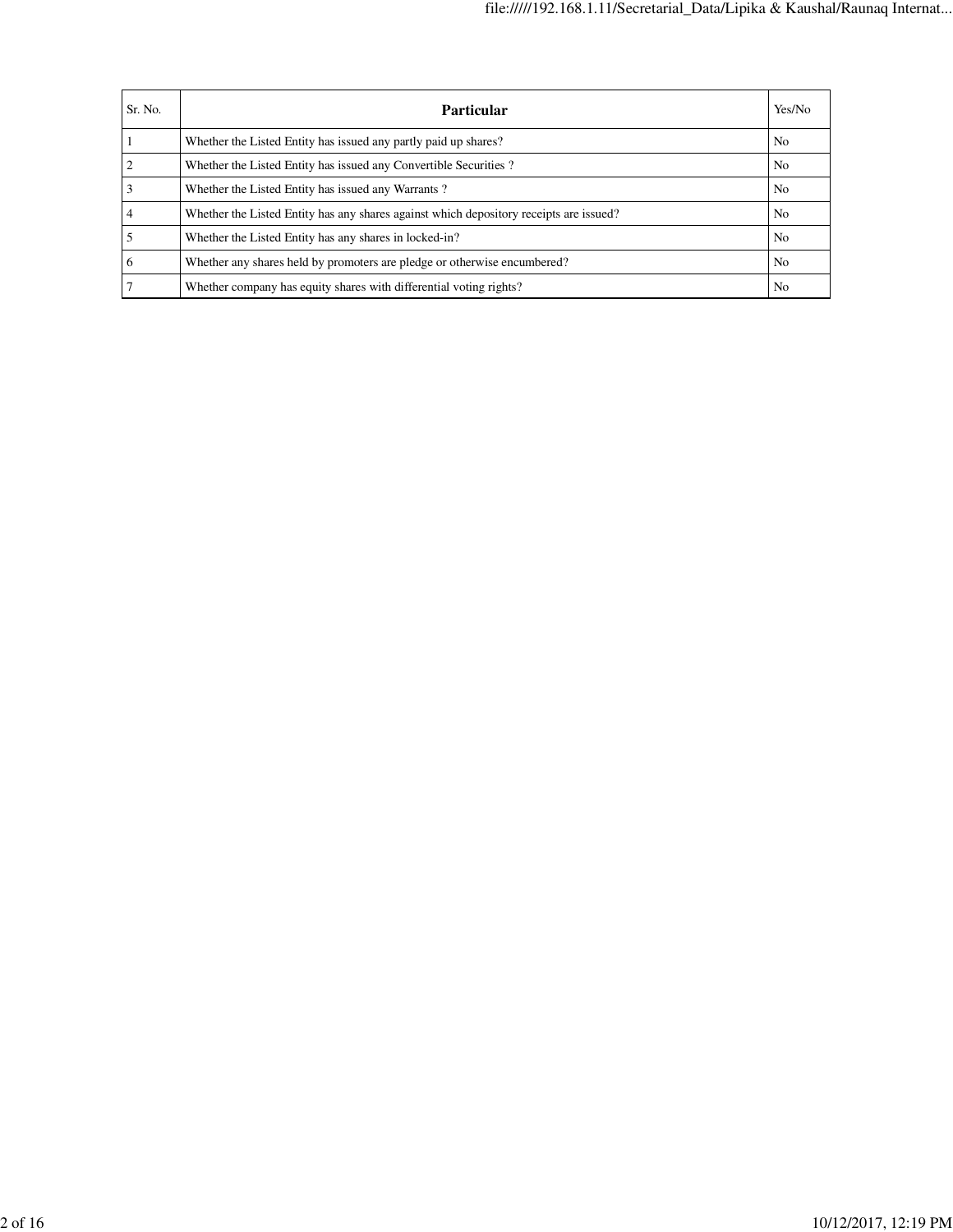|                   | Table I - Summary Statement holding of specified securities |                         |                     |                             |                          |                                  |                                                                          |                                                                  |               |                           |                     |  |  |
|-------------------|-------------------------------------------------------------|-------------------------|---------------------|-----------------------------|--------------------------|----------------------------------|--------------------------------------------------------------------------|------------------------------------------------------------------|---------------|---------------------------|---------------------|--|--|
|                   |                                                             | No. of                  | fully paid          | No. Of<br>Partly            | No. Of<br>shares         | Total nos.<br>shares held        | Shareholding as<br>a % of total no.<br>of shares                         | Number of Voting Rights held in each<br>class of securities (IX) |               |                           |                     |  |  |
| Category<br>$($ I | Category of<br>shareholder                                  | Nos. Of<br>shareholders | up equity<br>shares | paid-up<br>equity<br>shares | underlying<br>Depository | $(VII) =$<br>$(IV)+(V)+$<br>(VI) | (calculated as<br>per SCRR,<br>1957) (VIII) As<br>$a\%$ of<br>$(A+B+C2)$ |                                                                  |               | No of Voting (XIV) Rights | Total as a          |  |  |
|                   | (II)<br>(III)                                               |                         | held $(IV)$         | held<br>(V)                 | Receipts<br>(VI)         |                                  |                                                                          | Class<br>eg: X                                                   | Class<br>eg:y | Total                     | $%$ of<br>$(A+B+C)$ |  |  |
| (A)               | Promoter &<br>Promoter<br>Group                             | $\overline{4}$          | 2247955             |                             |                          | 2247955                          | 67.24                                                                    | 2247955                                                          |               | 2247955 67.24             |                     |  |  |
| (B)               | Public                                                      | 2727                    | 1095288             |                             |                          | 1095288                          | 32.76                                                                    | 1095288                                                          |               | 1095288                   | 32.76               |  |  |
| (C)               | Non<br>Promoter-<br>Non Public                              |                         |                     |                             |                          |                                  |                                                                          |                                                                  |               |                           |                     |  |  |
| (C1)              | <b>Shares</b><br>underlying<br><b>DRs</b>                   |                         |                     |                             |                          |                                  |                                                                          |                                                                  |               |                           |                     |  |  |
| (C2)              | Shares held<br>by<br>Employee<br><b>Trusts</b>              |                         |                     |                             |                          |                                  |                                                                          |                                                                  |               |                           |                     |  |  |
|                   | Total                                                       | 2731                    | 3343243             |                             |                          | 3343243                          | 100                                                                      | 3343243                                                          |               | 3343243                   | 100                 |  |  |

٦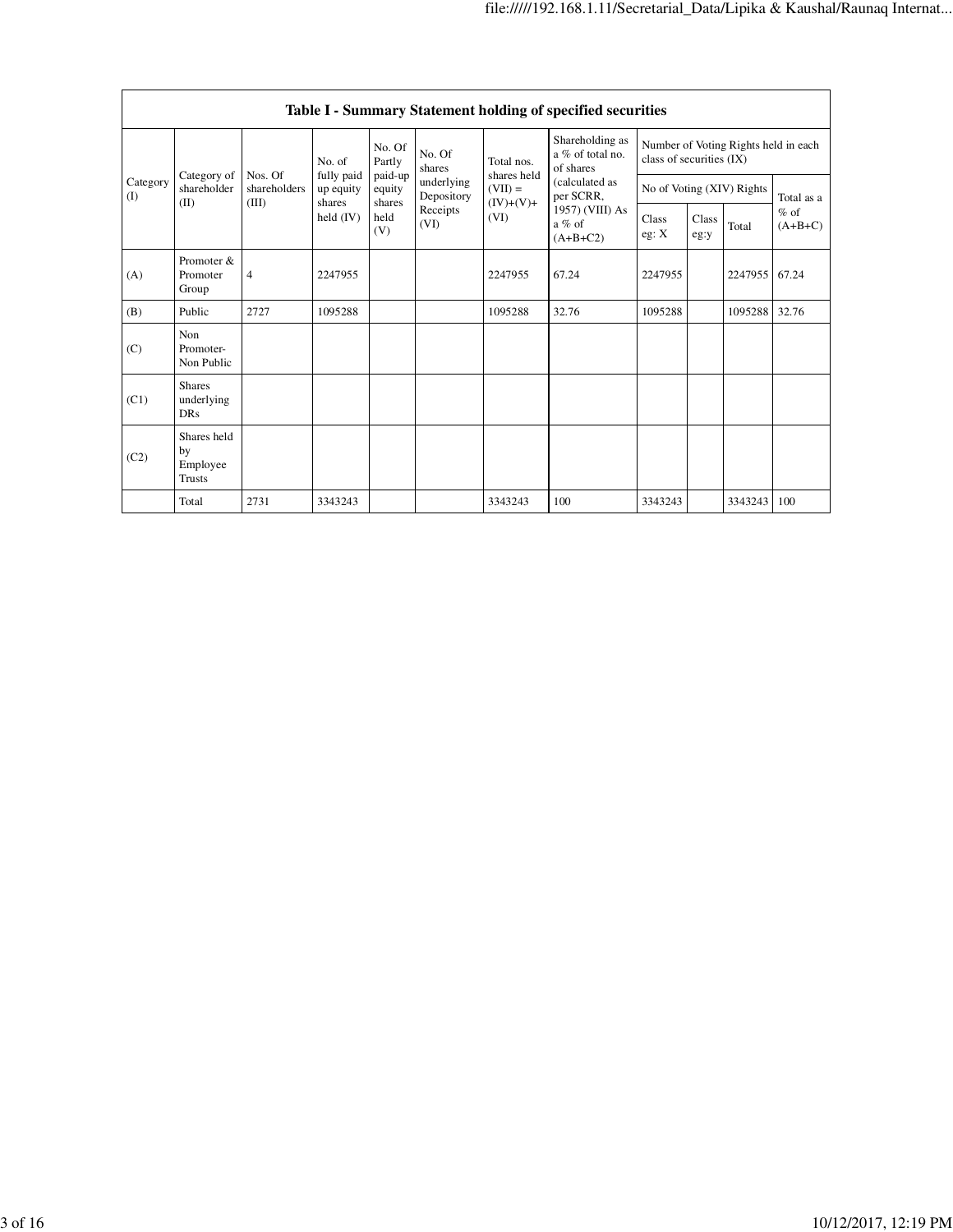|                 | Table I - Summary Statement holding of specified securities |                                                                                                                               |                           |                                                                             |                                                                                                                                                                                       |                                        |                                                    |                                                                               |                                                |                                       |  |
|-----------------|-------------------------------------------------------------|-------------------------------------------------------------------------------------------------------------------------------|---------------------------|-----------------------------------------------------------------------------|---------------------------------------------------------------------------------------------------------------------------------------------------------------------------------------|----------------------------------------|----------------------------------------------------|-------------------------------------------------------------------------------|------------------------------------------------|---------------------------------------|--|
| Category<br>(1) | Category of<br>shareholder<br>(II)                          | No. Of<br>No. of<br><b>Shares</b><br><b>Shares</b><br>Underlying<br>Outstanding<br>convertible<br>securities $(X)$<br>$(X_i)$ | Underlying<br>Outstanding | No. Of Shares<br>Underlying<br>Outstanding<br>convertible<br>securities and | Shareholding, as<br>a % assuming<br>full conversion of<br>convertible<br>securities (as a<br>percentage of<br>diluted share<br>capital) $(XI)$ =<br>(VII)+(X) As a %<br>of $(A+B+C2)$ | Number of<br>Locked in<br>shares (XII) |                                                    | Number of<br><b>Shares</b><br>pledged or<br>otherwise<br>encumbered<br>(XIII) |                                                | Number of<br>equity shares<br>held in |  |
|                 |                                                             |                                                                                                                               | <b>Warrants</b>           | No. Of<br>Warrants (Xi)<br>(a)                                              |                                                                                                                                                                                       | No.<br>(a)                             | As a %<br>of total<br><b>Shares</b><br>held<br>(b) | No.<br>(a)                                                                    | As a %<br>of total<br><b>Shares</b><br>held(b) | dematerialized<br>form $(XIV)$        |  |
| (A)             | Promoter &<br>Promoter<br>Group                             |                                                                                                                               |                           |                                                                             | 67.24                                                                                                                                                                                 |                                        |                                                    |                                                                               |                                                | 2228020                               |  |
| (B)             | Public                                                      |                                                                                                                               |                           |                                                                             | 32.76                                                                                                                                                                                 |                                        |                                                    |                                                                               |                                                | 808412                                |  |
| (C)             | Non<br>Promoter-<br>Non Public                              |                                                                                                                               |                           |                                                                             |                                                                                                                                                                                       |                                        |                                                    |                                                                               |                                                |                                       |  |
| (C1)            | <b>Shares</b><br>underlying<br><b>DRs</b>                   |                                                                                                                               |                           |                                                                             |                                                                                                                                                                                       |                                        |                                                    |                                                                               |                                                |                                       |  |
| (C2)            | Shares held<br>by<br>Employee<br><b>Trusts</b>              |                                                                                                                               |                           |                                                                             |                                                                                                                                                                                       |                                        |                                                    |                                                                               |                                                |                                       |  |
|                 | Total                                                       |                                                                                                                               |                           |                                                                             | 100                                                                                                                                                                                   |                                        |                                                    |                                                                               |                                                | 3036432                               |  |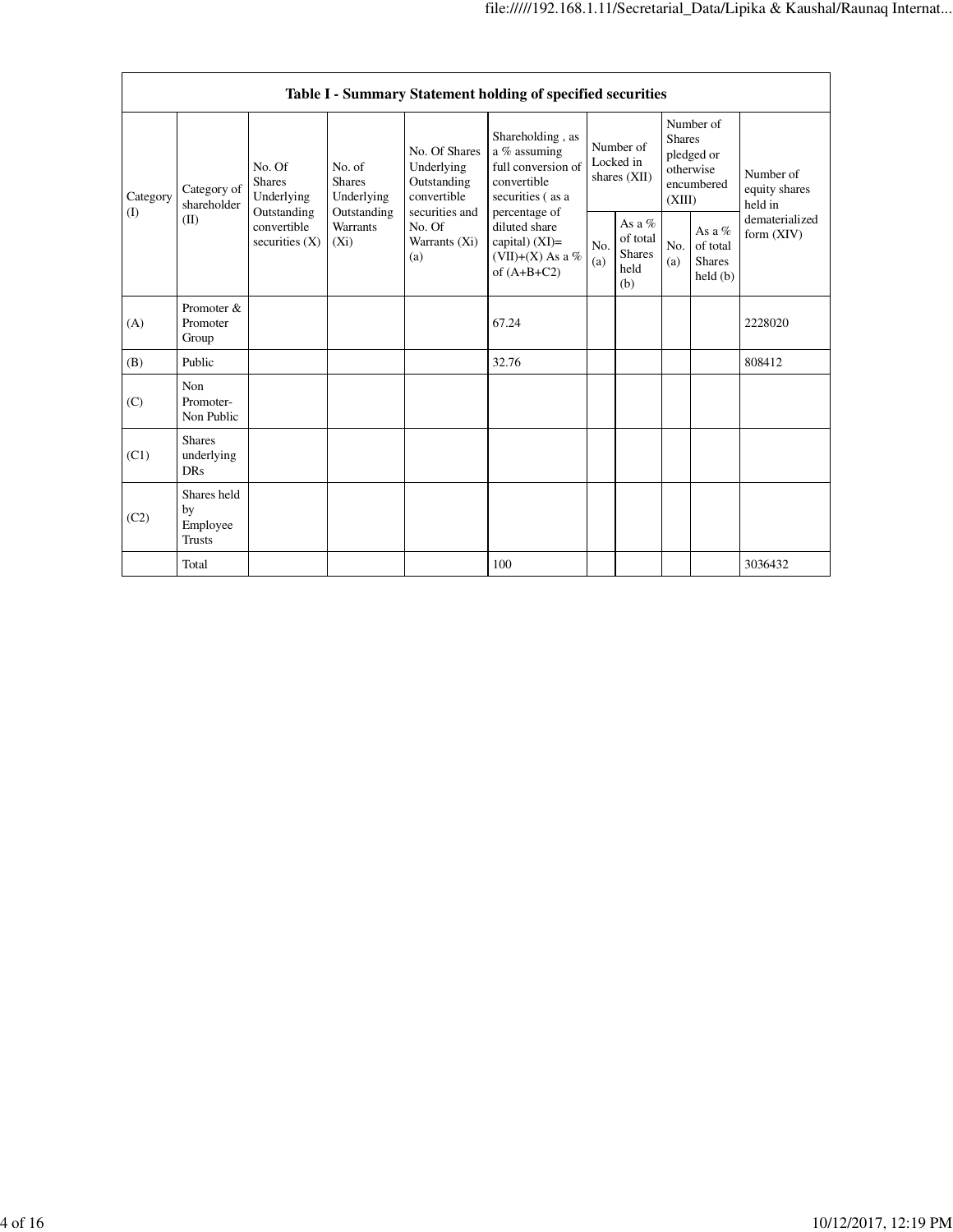|                                                                                           | Table II - Statement showing shareholding pattern of the Promoter and Promoter Group                                |                                  |                             |                       |                                    |                             |                                                                                  |                           |               |                                                                  |                                 |
|-------------------------------------------------------------------------------------------|---------------------------------------------------------------------------------------------------------------------|----------------------------------|-----------------------------|-----------------------|------------------------------------|-----------------------------|----------------------------------------------------------------------------------|---------------------------|---------------|------------------------------------------------------------------|---------------------------------|
|                                                                                           |                                                                                                                     |                                  | No. of<br>fully             | No.<br>Of<br>Partly   | No. Of                             | Total nos.                  | Shareholding<br>as a % of<br>total no. of                                        |                           |               | Number of Voting Rights held in<br>each class of securities (IX) |                                 |
| Sr.                                                                                       | Category & Name<br>of the<br>Shareholders (I)                                                                       | Nos. Of<br>shareholders<br>(III) | paid up<br>equity<br>shares | paid-<br>up<br>equity | shares<br>underlying<br>Depository | shares<br>held (VII)<br>$=$ | shares<br>(calculated as<br>per SCRR,<br>1957) (VIII)<br>As a % of<br>$(A+B+C2)$ | No of Voting (XIV) Rights |               |                                                                  | Total<br>as a %                 |
|                                                                                           |                                                                                                                     |                                  | held<br>(IV)                | shares<br>held<br>(V) | Receipts<br>(VI)                   | $(IV)+(V)+$<br>(VI)         |                                                                                  | Class<br>eg: X            | Class<br>eg:y | Total                                                            | of<br>Total<br>Voting<br>rights |
| $\boldsymbol{\mathsf{A}}$                                                                 | Table II - Statement showing shareholding pattern of the Promoter and Promoter Group                                |                                  |                             |                       |                                    |                             |                                                                                  |                           |               |                                                                  |                                 |
| (1)                                                                                       | Indian                                                                                                              |                                  |                             |                       |                                    |                             |                                                                                  |                           |               |                                                                  |                                 |
| (a)                                                                                       | Individuals/Hindu<br>undivided Family                                                                               | $\sqrt{2}$                       | 1486630                     |                       |                                    | 1486630                     | 44.47                                                                            | 1486630                   |               | 1486630                                                          | 44.47                           |
| (d)                                                                                       | Any Other<br>(specify)                                                                                              | $\boldsymbol{2}$                 | 761325                      |                       |                                    | 761325                      | 22.77                                                                            | 761325                    |               | 761325                                                           | 22.77                           |
| Sub-Total<br>(A)(1)                                                                       |                                                                                                                     | 4                                | 2247955                     |                       |                                    | 2247955                     | 67.24                                                                            | 2247955                   |               | 2247955 67.24                                                    |                                 |
| (2)                                                                                       | Foreign                                                                                                             |                                  |                             |                       |                                    |                             |                                                                                  |                           |               |                                                                  |                                 |
| Total<br>Shareholding<br>of Promoter<br>and Promoter<br>Group<br>$(A)=A)$<br>$(1)+(A)(2)$ |                                                                                                                     | 4                                | 2247955                     |                       |                                    | 2247955                     | 67.24                                                                            | 2247955                   |               | 2247955                                                          | 67.24                           |
| B                                                                                         | Table III - Statement showing shareholding pattern of the Public shareholder                                        |                                  |                             |                       |                                    |                             |                                                                                  |                           |               |                                                                  |                                 |
| (1)                                                                                       | Institutions                                                                                                        |                                  |                             |                       |                                    |                             |                                                                                  |                           |               |                                                                  |                                 |
| (f)                                                                                       | Financial<br><b>Institutions/Banks</b>                                                                              | 1                                | 217                         |                       |                                    | 217                         | 0.01                                                                             | 217                       |               | 217                                                              | 0.01                            |
| Sub-Total<br>(B)(1)                                                                       |                                                                                                                     | 1                                | 217                         |                       |                                    | 217                         | 0.01                                                                             | 217                       |               | 217                                                              | 0.01                            |
| (3)                                                                                       | Non-institutions                                                                                                    |                                  |                             |                       |                                    |                             |                                                                                  |                           |               |                                                                  |                                 |
| (a(i))                                                                                    | Individuals -<br>i.Individual<br>shareholders<br>holding nominal<br>share capital up to<br>Rs. 2 lakhs.             | 2599                             | 727333                      |                       |                                    | 727333                      | 21.76                                                                            | 727333                    |               | 727333                                                           | 21.76                           |
| (a(ii))                                                                                   | Individuals - ii.<br>Individual<br>shareholders<br>holding nominal<br>share capital in<br>excess of Rs. 2<br>lakhs. | 6                                | 223293                      |                       |                                    | 223293                      | 6.68                                                                             | 223293                    |               | 223293                                                           | 6.68                            |
| (e)                                                                                       | Any Other<br>(specify)                                                                                              | 121                              | 144445                      |                       |                                    | 144445                      | 4.32                                                                             | 144445                    |               | 144445                                                           | 4.32                            |
| Sub-Total<br>(B)(3)                                                                       |                                                                                                                     | 2726                             | 1095071                     |                       |                                    | 1095071                     | 32.75                                                                            | 1095071                   |               | 1095071                                                          | 32.75                           |
| <b>Total Public</b><br>Shareholding<br>$(B)=B)$<br>$(1)+(B)$<br>$(2)+(B)(3)$              |                                                                                                                     | 2727                             | 1095288                     |                       |                                    | 1095288                     | 32.76                                                                            | 1095288                   |               | 1095288 32.76                                                    |                                 |
| $\mathbf C$                                                                               | Table IV - Statement showing shareholding pattern of the Non Promoter- Non Public shareholder                       |                                  |                             |                       |                                    |                             |                                                                                  |                           |               |                                                                  |                                 |
| Total (<br>$A+B+C2$ )                                                                     |                                                                                                                     | 2731                             | 3343243                     |                       |                                    | 3343243                     | 100                                                                              | 3343243                   |               | 3343243                                                          | 100                             |
| Total<br>$(A+B+C)$                                                                        |                                                                                                                     | 2731                             | 3343243                     |                       |                                    | 3343243                     | 100                                                                              | 3343243                   |               | 3343243                                                          | 100                             |

ä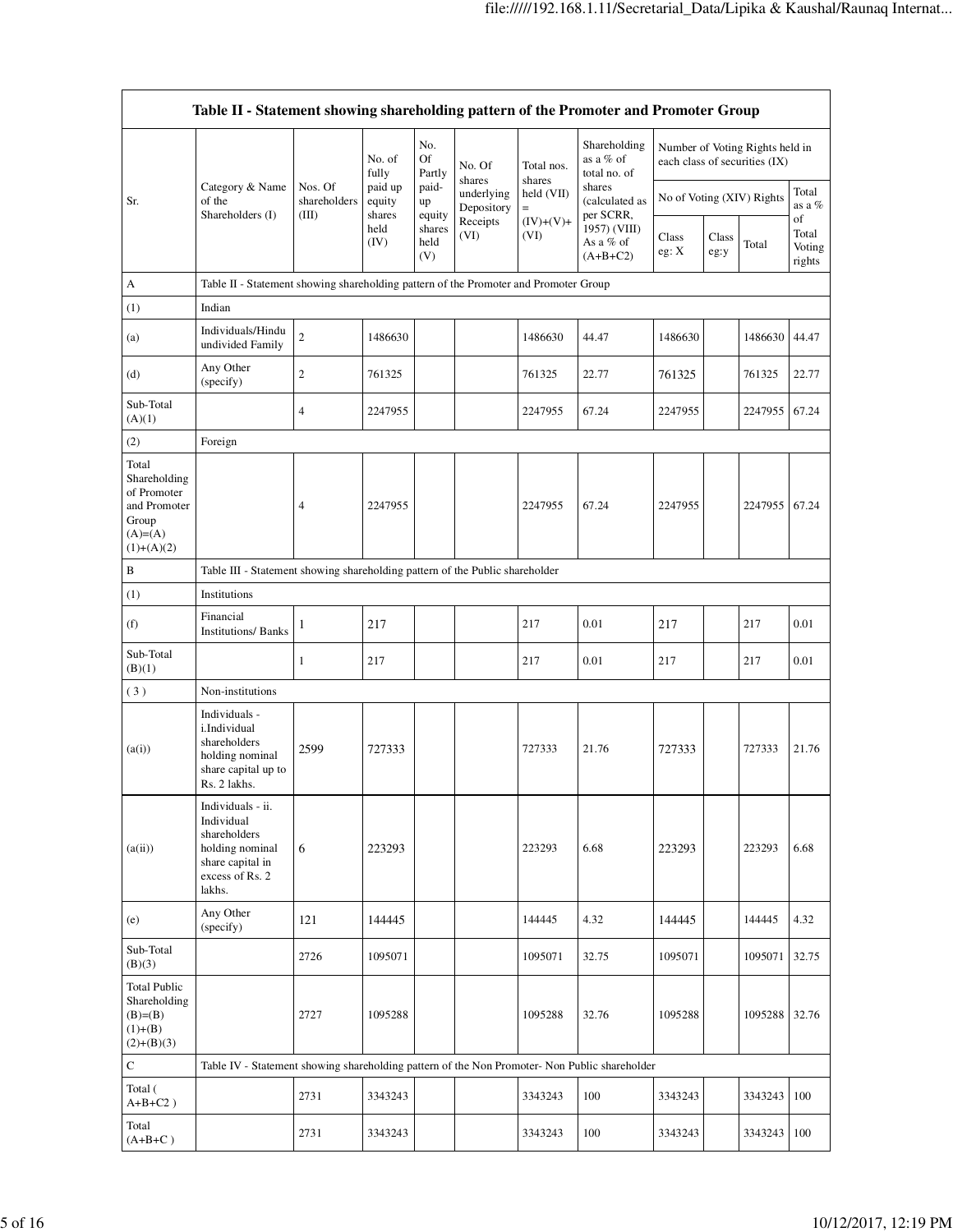| Table II - Statement showing shareholding pattern of the Promoter and Promoter Group     |                                            |                                                                                      |                                                                             |                                                                                                                                                                                        |                                        |                                                 |                                                                               |                                                   |                                       |  |  |  |
|------------------------------------------------------------------------------------------|--------------------------------------------|--------------------------------------------------------------------------------------|-----------------------------------------------------------------------------|----------------------------------------------------------------------------------------------------------------------------------------------------------------------------------------|----------------------------------------|-------------------------------------------------|-------------------------------------------------------------------------------|---------------------------------------------------|---------------------------------------|--|--|--|
| Sr.                                                                                      | No. Of Shares<br>Underlying<br>Outstanding | No. of Shares<br>Underlying<br>Outstanding<br>Warrants (Xi)                          | No. Of Shares<br>Underlying<br>Outstanding<br>convertible<br>securities and | Shareholding, as a<br>$%$ assuming full<br>conversion of<br>convertible<br>securities (as a<br>percentage of<br>diluted share<br>capital) $(XI)=$<br>(VII)+(X) As a %<br>of $(A+B+C2)$ | Number of<br>Locked in<br>shares (XII) |                                                 | Number of<br><b>Shares</b><br>pledged or<br>otherwise<br>encumbered<br>(XIII) |                                                   | Number of<br>equity shares<br>held in |  |  |  |
|                                                                                          | convertible<br>securities (X)              |                                                                                      | No. Of<br>Warrants (Xi)<br>(a)                                              |                                                                                                                                                                                        | No.<br>(a)                             | As a %<br>of total<br><b>Shares</b><br>held (b) | No.<br>(a)                                                                    | As a $\%$<br>of total<br><b>Shares</b><br>held(b) | dematerialized<br>form (XIV)          |  |  |  |
| A                                                                                        |                                            | Table II - Statement showing shareholding pattern of the Promoter and Promoter Group |                                                                             |                                                                                                                                                                                        |                                        |                                                 |                                                                               |                                                   |                                       |  |  |  |
| (1)                                                                                      | Indian                                     |                                                                                      |                                                                             |                                                                                                                                                                                        |                                        |                                                 |                                                                               |                                                   |                                       |  |  |  |
| (a)                                                                                      |                                            |                                                                                      |                                                                             | 44.47                                                                                                                                                                                  |                                        |                                                 |                                                                               |                                                   | 1466695                               |  |  |  |
| (d)                                                                                      |                                            |                                                                                      |                                                                             | 22.77                                                                                                                                                                                  |                                        |                                                 |                                                                               |                                                   | 761325                                |  |  |  |
| Sub-Total<br>(A)(1)                                                                      |                                            |                                                                                      |                                                                             | 67.24                                                                                                                                                                                  |                                        |                                                 |                                                                               |                                                   | 2228020                               |  |  |  |
| (2)                                                                                      | Foreign                                    |                                                                                      |                                                                             |                                                                                                                                                                                        |                                        |                                                 |                                                                               |                                                   |                                       |  |  |  |
| Total<br>Shareholding of<br>Promoter and<br>Promoter<br>Group $(A)= (A)$<br>$(1)+(A)(2)$ |                                            |                                                                                      |                                                                             | 67.24                                                                                                                                                                                  |                                        |                                                 |                                                                               |                                                   | 2228020                               |  |  |  |
| $\, {\bf B}$                                                                             |                                            |                                                                                      |                                                                             | Table III - Statement showing shareholding pattern of the Public shareholder                                                                                                           |                                        |                                                 |                                                                               |                                                   |                                       |  |  |  |
| (1)                                                                                      | Institutions                               |                                                                                      |                                                                             |                                                                                                                                                                                        |                                        |                                                 |                                                                               |                                                   |                                       |  |  |  |
| (f)                                                                                      |                                            |                                                                                      |                                                                             | 0.01                                                                                                                                                                                   |                                        |                                                 |                                                                               |                                                   | $\boldsymbol{0}$                      |  |  |  |
| Sub-Total<br>(B)(1)                                                                      |                                            |                                                                                      |                                                                             | 0.01                                                                                                                                                                                   |                                        |                                                 |                                                                               |                                                   | $\boldsymbol{0}$                      |  |  |  |
| (3)                                                                                      | Non-institutions                           |                                                                                      |                                                                             |                                                                                                                                                                                        |                                        |                                                 |                                                                               |                                                   |                                       |  |  |  |
| (a(i))                                                                                   |                                            |                                                                                      |                                                                             | 21.76                                                                                                                                                                                  |                                        |                                                 |                                                                               |                                                   | 487289                                |  |  |  |
| (a(ii))                                                                                  |                                            |                                                                                      |                                                                             | 6.68                                                                                                                                                                                   |                                        |                                                 |                                                                               |                                                   | 201418                                |  |  |  |
| (e)                                                                                      |                                            |                                                                                      |                                                                             | 4.32                                                                                                                                                                                   |                                        |                                                 |                                                                               |                                                   | 119705                                |  |  |  |
| Sub-Total<br>(B)(3)                                                                      |                                            |                                                                                      |                                                                             | 32.75                                                                                                                                                                                  |                                        |                                                 |                                                                               |                                                   | 808412                                |  |  |  |
| <b>Total Public</b><br>Shareholding<br>$(B)=(B)(1)+(B)$<br>$(2)+(B)(3)$                  |                                            |                                                                                      |                                                                             | 32.76                                                                                                                                                                                  |                                        |                                                 |                                                                               |                                                   | 808412                                |  |  |  |
| ${\bf C}$                                                                                |                                            |                                                                                      |                                                                             | Table IV - Statement showing shareholding pattern of the Non Promoter- Non Public shareholder                                                                                          |                                        |                                                 |                                                                               |                                                   |                                       |  |  |  |
| Total (<br>$A+B+C2$ )                                                                    |                                            |                                                                                      |                                                                             | 100                                                                                                                                                                                    |                                        |                                                 |                                                                               |                                                   | 3036432                               |  |  |  |
| Total $(A+B+C)$                                                                          |                                            |                                                                                      |                                                                             | 100                                                                                                                                                                                    |                                        |                                                 |                                                                               |                                                   | 3036432                               |  |  |  |

٦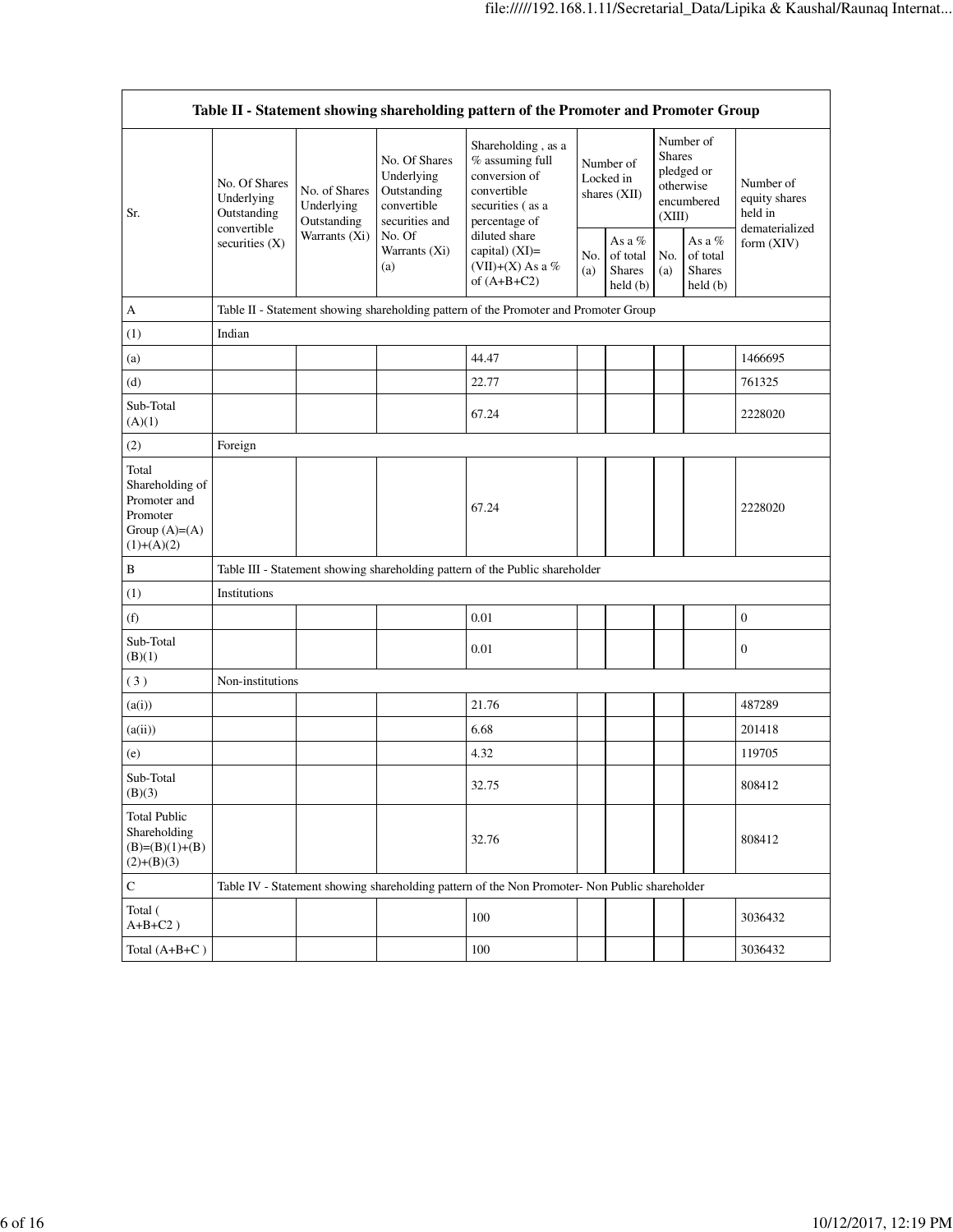| Individuals/Hindu undivided Family                                                                                                                                                         |                                                               |              |                       |  |  |  |  |  |
|--------------------------------------------------------------------------------------------------------------------------------------------------------------------------------------------|---------------------------------------------------------------|--------------|-----------------------|--|--|--|--|--|
| Searial No.                                                                                                                                                                                | $\mathbf{1}$                                                  | $\sqrt{2}$   |                       |  |  |  |  |  |
| Name of the<br>Shareholders (I)                                                                                                                                                            | Surinder Pal Kanwar                                           | Raunaq Singh | Click here to go back |  |  |  |  |  |
| PAN(II)                                                                                                                                                                                    | AAFPK8732L                                                    | ZZZZZ9999Z   | Total                 |  |  |  |  |  |
| No. of fully paid<br>up equity shares<br>held (IV)                                                                                                                                         | 1466695                                                       | 19935        | 1486630               |  |  |  |  |  |
| No. Of Partly paid-<br>up equity shares<br>$\text{held}(V)$                                                                                                                                |                                                               |              |                       |  |  |  |  |  |
| No. Of shares<br>underlying<br>Depository<br>Receipts (VI)                                                                                                                                 |                                                               |              |                       |  |  |  |  |  |
| Total nos. shares<br>$held (VII) =$<br>$(IV)+(V)+(VI)$                                                                                                                                     | 1466695                                                       | 19935        | 1486630               |  |  |  |  |  |
| Shareholding as a<br>% of total no. of<br>shares (calculated<br>as per SCRR,<br>1957) (VIII) As a<br>$%$ of $(A+B+C2)$                                                                     | 43.87                                                         | 0.6          | 44.47                 |  |  |  |  |  |
|                                                                                                                                                                                            | Number of Voting Rights held in each class of securities (IX) |              |                       |  |  |  |  |  |
| Class eg:X                                                                                                                                                                                 | 1466695                                                       | 19935        | 1486630               |  |  |  |  |  |
| Class eg:y                                                                                                                                                                                 |                                                               |              |                       |  |  |  |  |  |
| Total                                                                                                                                                                                      | 1466695                                                       | 19935        | 1486630               |  |  |  |  |  |
| Total as a $\%$ of<br>Total Voting rights                                                                                                                                                  | 43.87                                                         | 0.6          | 44.47                 |  |  |  |  |  |
| No. Of Shares<br>Underlying<br>Outstanding<br>convertible<br>securities $(X)$                                                                                                              |                                                               |              |                       |  |  |  |  |  |
| No. of Shares<br>Underlying<br>Outstanding<br>Warrants (Xi)                                                                                                                                |                                                               |              |                       |  |  |  |  |  |
| No. Of Shares<br>Underlying<br>Outstanding<br>convertible<br>securities and No.<br>Of Warrants (Xi)<br>(a)                                                                                 |                                                               |              |                       |  |  |  |  |  |
| Shareholding, as a<br>% assuming full<br>conversion of<br>convertible<br>securities (as a<br>percentage of<br>diluted share<br>capital) (XI)=<br>$(VII)+(Xi)(a)$ As a<br>$%$ of $(A+B+C2)$ | 43.87                                                         | 0.6          | 44.47                 |  |  |  |  |  |
| Number of Locked in shares (XII)                                                                                                                                                           |                                                               |              |                       |  |  |  |  |  |
| No. $(a)$                                                                                                                                                                                  |                                                               |              |                       |  |  |  |  |  |
| As a % of total<br>Shares held (b)                                                                                                                                                         |                                                               |              |                       |  |  |  |  |  |
| Number of Shares pledged or otherwise encumbered (XIII)                                                                                                                                    |                                                               |              |                       |  |  |  |  |  |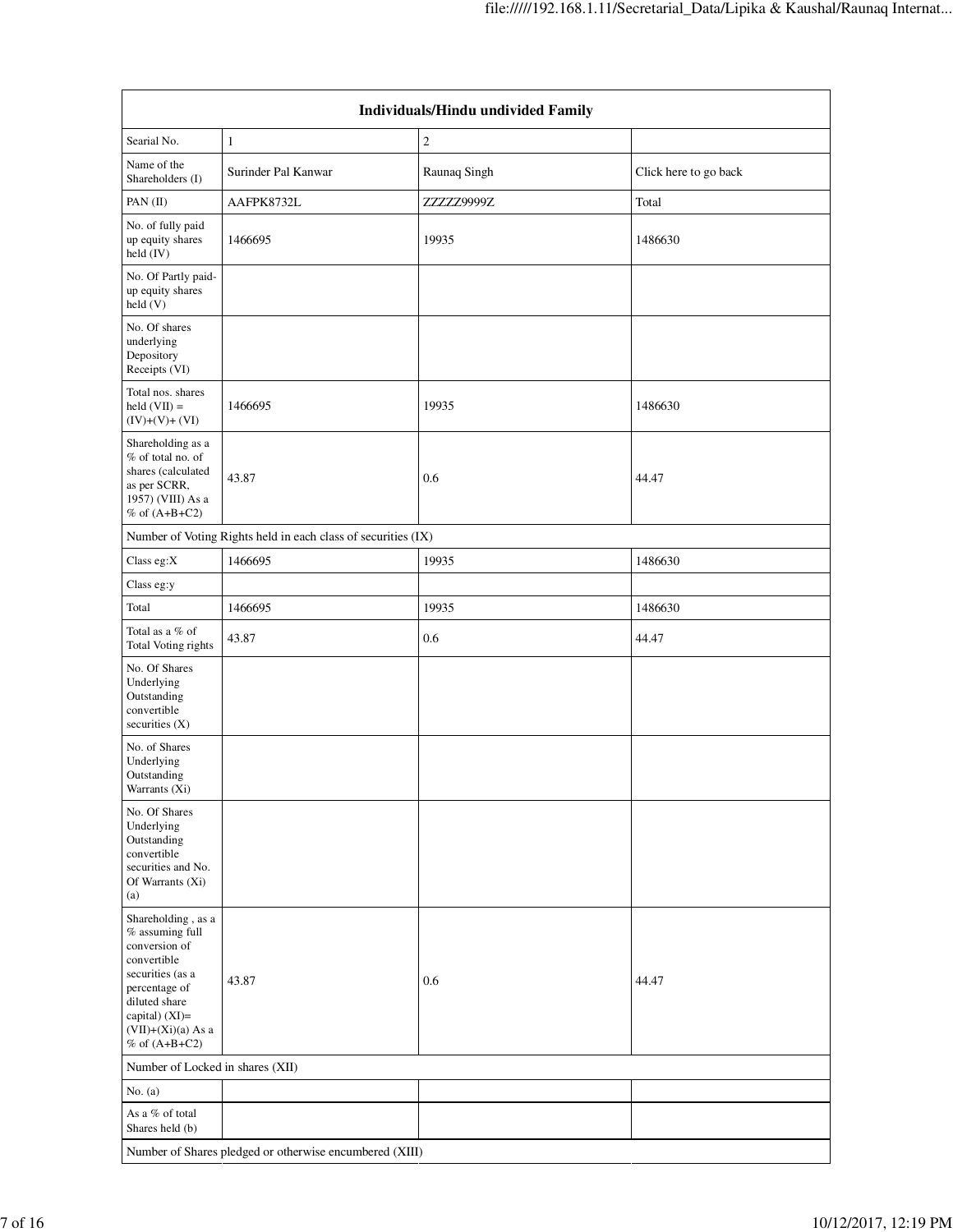No. (a)

As a % of total Shares held (b)

Number of equity shares held in dematerialized form (XIV)

1466695 0 1466695

Reason for not providing PAN

Reason for not

 $Textual Information(1)$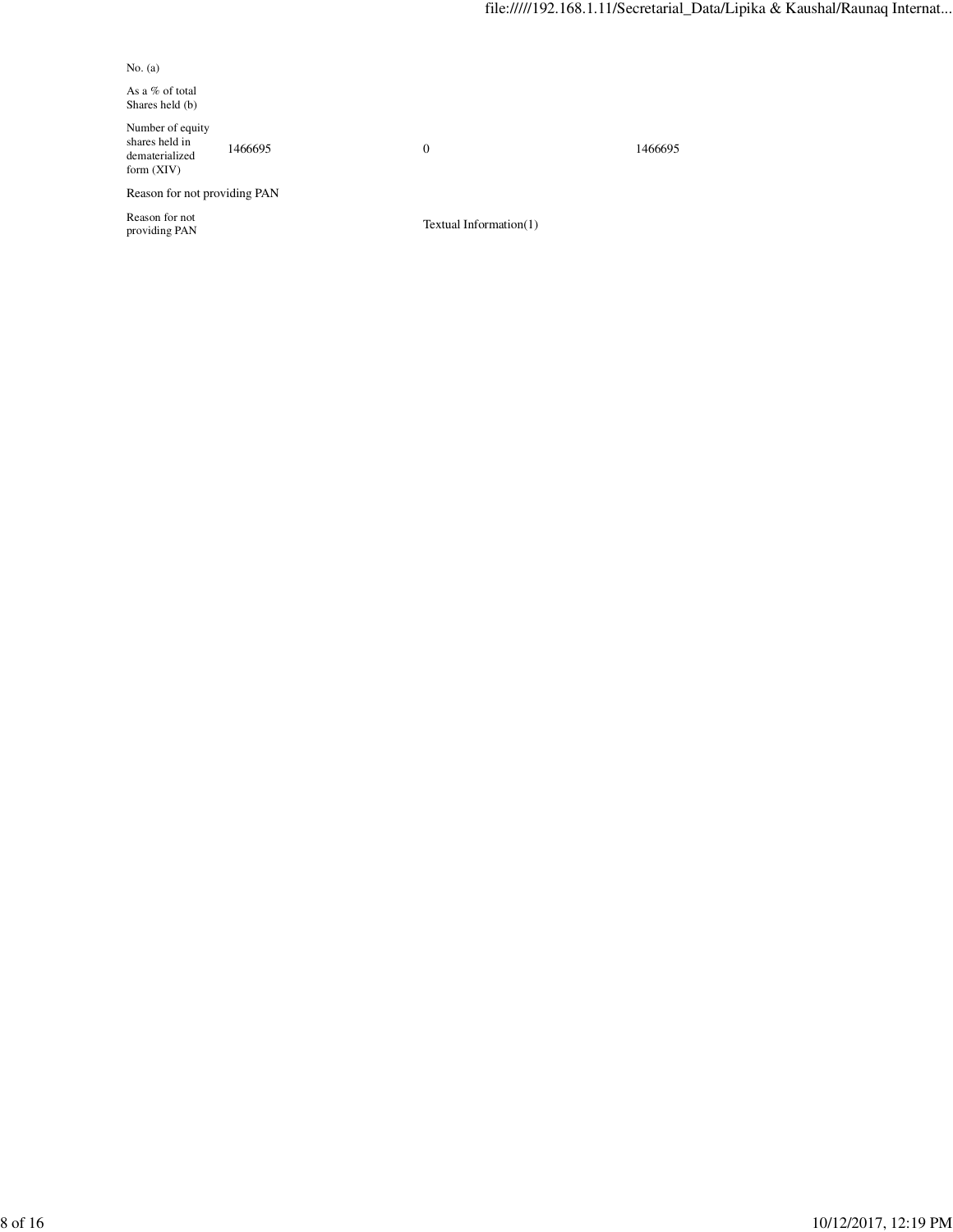|                        | <b>Text Block</b> |
|------------------------|-------------------|
| Textual Information(1) | DECEASED          |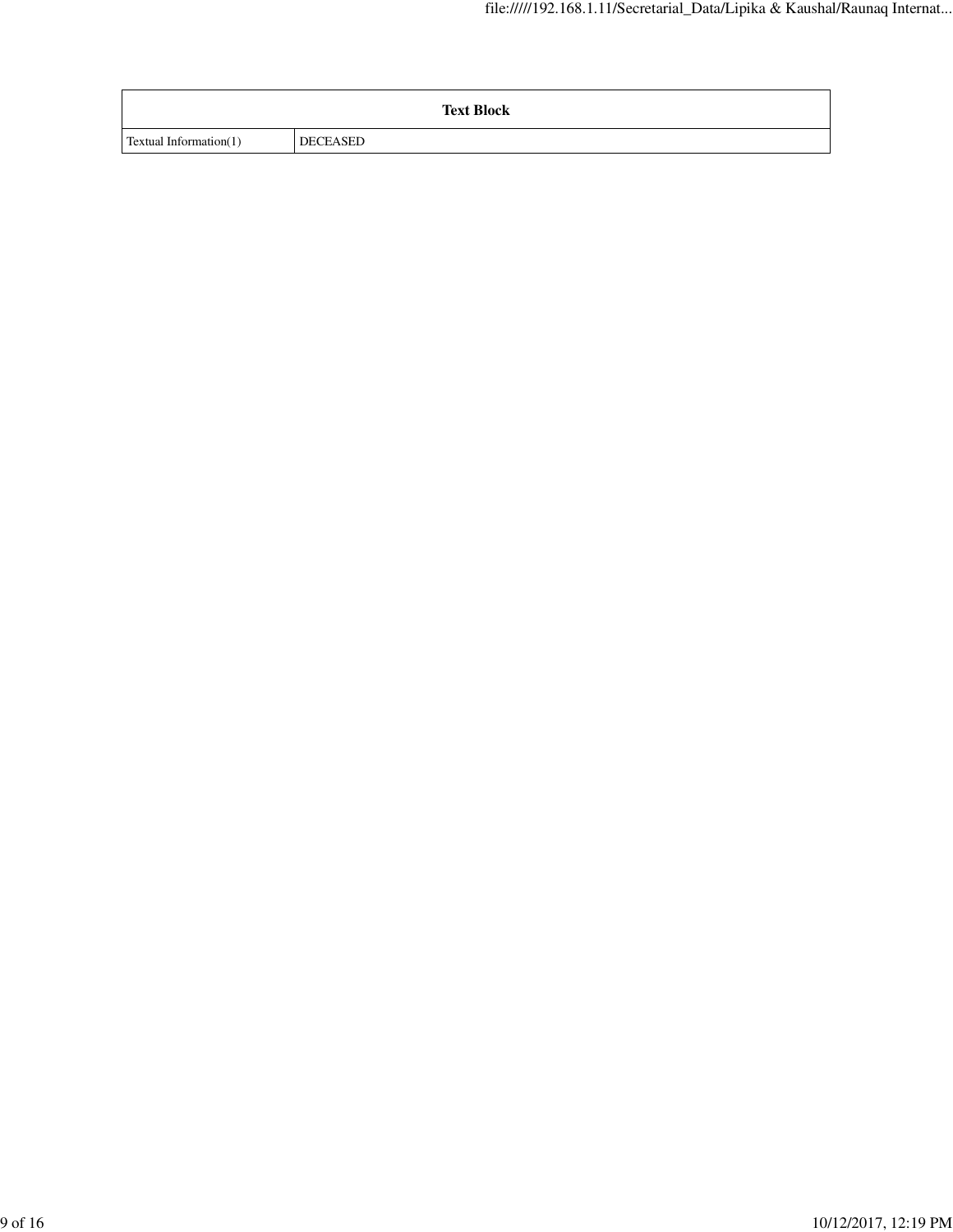| Any Other (specify)                                                                                                                                                                                                      |                                                               |                                                |                       |  |  |  |  |  |
|--------------------------------------------------------------------------------------------------------------------------------------------------------------------------------------------------------------------------|---------------------------------------------------------------|------------------------------------------------|-----------------------|--|--|--|--|--|
| Searial No.                                                                                                                                                                                                              | $\mathbf{1}$                                                  | $\mathfrak{2}$                                 |                       |  |  |  |  |  |
| Category                                                                                                                                                                                                                 | <b>Bodies Corporate</b>                                       | <b>Bodies Corporate</b>                        | Click here to go back |  |  |  |  |  |
| Name of the<br>Shareholders (I)                                                                                                                                                                                          | Gulab Merchandise Private Limited                             | Vibrant Finance And Investment Private Limited |                       |  |  |  |  |  |
| PAN (II)                                                                                                                                                                                                                 | AACCG4079Q                                                    | AAACV0104B                                     | Total                 |  |  |  |  |  |
| No. of the<br>Shareholders (I)                                                                                                                                                                                           | $\mathbf{1}$                                                  | 1                                              | 2                     |  |  |  |  |  |
| No. of fully paid<br>up equity shares<br>held (IV)                                                                                                                                                                       | 644825                                                        | 116500                                         | 761325                |  |  |  |  |  |
| No. Of Partly paid-<br>up equity shares<br>held(V)                                                                                                                                                                       |                                                               |                                                |                       |  |  |  |  |  |
| No. Of shares<br>underlying<br>Depository<br>Receipts (VI)                                                                                                                                                               |                                                               |                                                |                       |  |  |  |  |  |
| Total nos. shares<br>held $(VII) =$<br>$(IV)+(V)+(VI)$                                                                                                                                                                   | 644825                                                        | 116500                                         | 761325                |  |  |  |  |  |
| Shareholding as a<br>% of total no. of<br>shares (calculated<br>as per SCRR,<br>1957) (VIII) As a<br>$%$ of $(A+B+C2)$                                                                                                   | 19.29                                                         | 3.48                                           | 22.77                 |  |  |  |  |  |
|                                                                                                                                                                                                                          | Number of Voting Rights held in each class of securities (IX) |                                                |                       |  |  |  |  |  |
| Class eg: X                                                                                                                                                                                                              | 644825                                                        | 116500                                         | 761325                |  |  |  |  |  |
| Class eg:y                                                                                                                                                                                                               |                                                               |                                                |                       |  |  |  |  |  |
| Total                                                                                                                                                                                                                    | 644825                                                        | 116500                                         | 761325                |  |  |  |  |  |
| Total as a % of<br>Total Voting rights                                                                                                                                                                                   | 19.29                                                         | 3.48                                           | 22.77                 |  |  |  |  |  |
| No. Of Shares<br>Underlying<br>Outstanding<br>convertible<br>securities (X)                                                                                                                                              |                                                               |                                                |                       |  |  |  |  |  |
| No. of Shares<br>Underlying<br>Outstanding<br>Warrants (Xi)                                                                                                                                                              |                                                               |                                                |                       |  |  |  |  |  |
| No. Of Shares<br>Underlying<br>Outstanding<br>convertible<br>securities and No.<br>Of Warrants (Xi)<br>(a)                                                                                                               |                                                               |                                                |                       |  |  |  |  |  |
| Shareholding, as a<br>$%$ assuming full<br>conversion of<br>convertible<br>securities (as a<br>percentage of<br>diluted share<br>capital) (XI)=<br>(VII)+(X) As a %<br>of $(A+B+C2)$<br>Number of Locked in shares (XII) | 19.29                                                         | 3.48                                           | 22.77                 |  |  |  |  |  |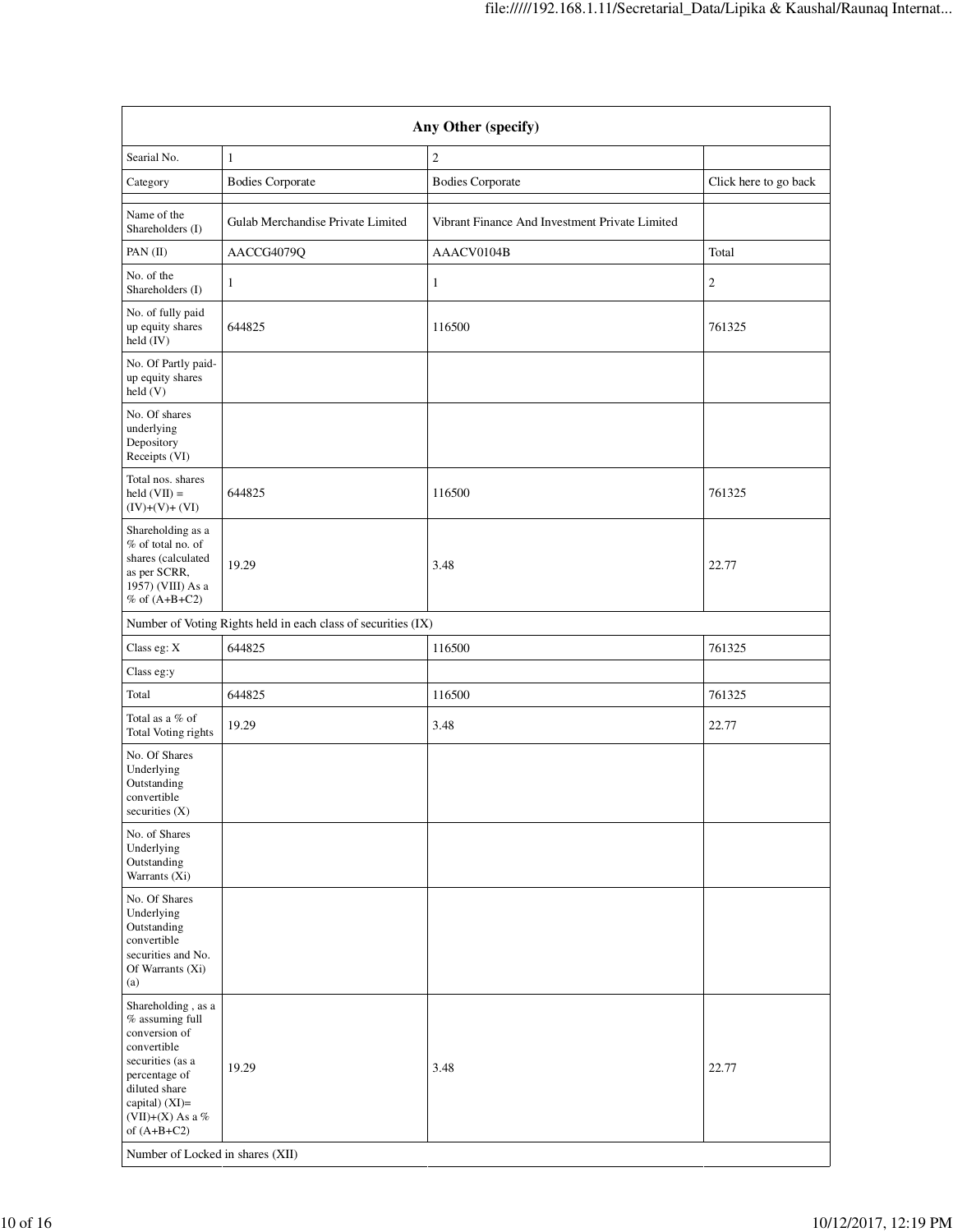No. (a)

As a  $\%$  of total Shares held (b)

Number of Shares pledged or otherwise encumbered (XIII)

No. (a)

As a % of total Shares held (b)

Number of equity shares held in dematerialized form (XIV)

644825 116500 761325

Reason for not providing PAN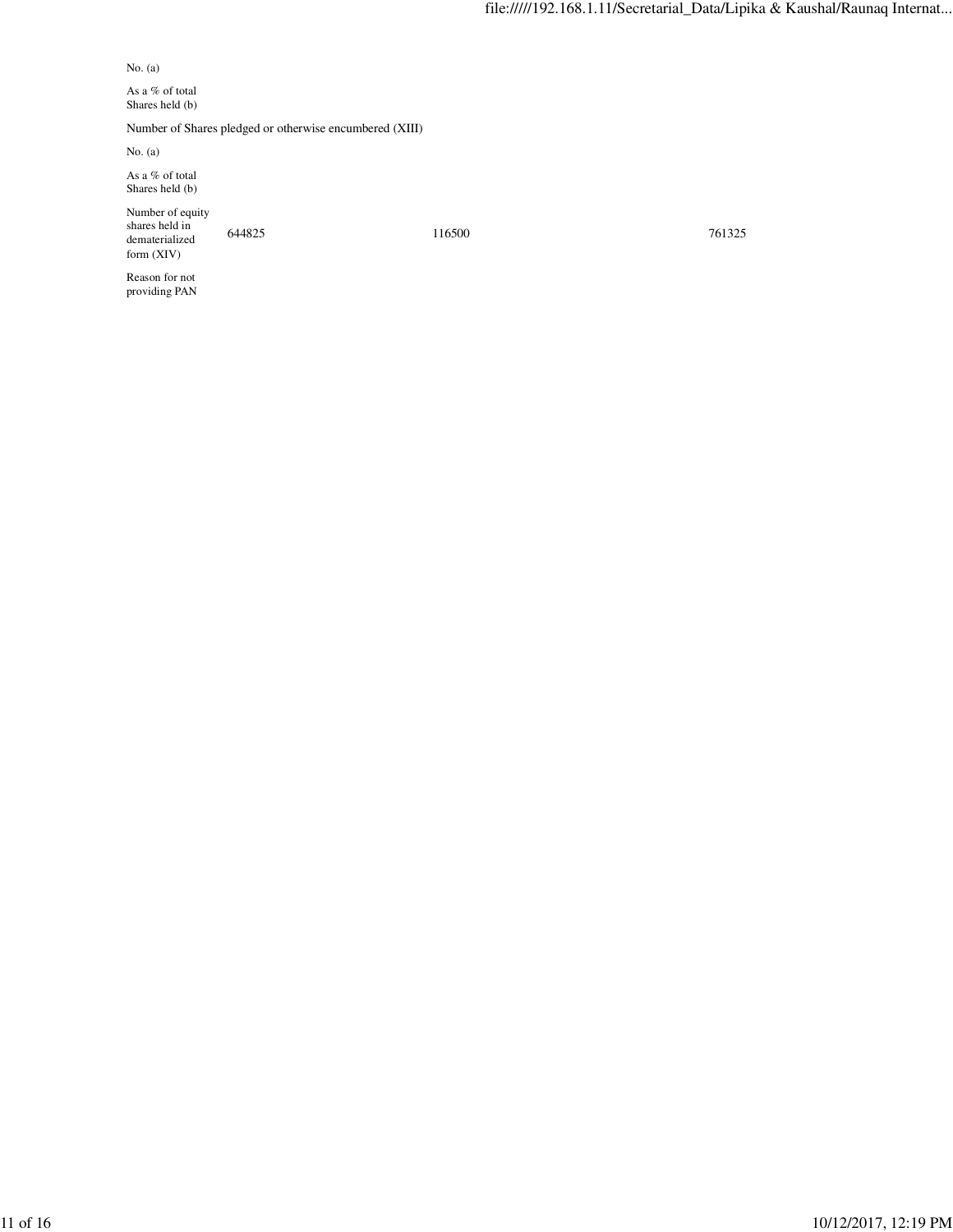| Individuals - ii. Individual shareholders holding nominal share capital in excess of Rs. 2 lakhs.                                                                                    |                                                               |                    |                 |                       |  |  |  |  |  |  |
|--------------------------------------------------------------------------------------------------------------------------------------------------------------------------------------|---------------------------------------------------------------|--------------------|-----------------|-----------------------|--|--|--|--|--|--|
| Searial No.                                                                                                                                                                          | $\mathbf{1}$                                                  | $\overline{c}$     | 3               |                       |  |  |  |  |  |  |
| Name of the<br>Shareholders (I)                                                                                                                                                      | Subramanian P                                                 | Porinju V Veliyath | Raj Kumar Lohia | Click here to go back |  |  |  |  |  |  |
| PAN(II)                                                                                                                                                                              | AMBPS8931K                                                    | AADPP6420G         | AAFPL0031K      | Total                 |  |  |  |  |  |  |
| No. of fully paid<br>up equity shares<br>held (IV)                                                                                                                                   | 51150                                                         | 50000              | 45724           | 146874                |  |  |  |  |  |  |
| No. Of Partly paid-<br>up equity shares<br>held (V)                                                                                                                                  |                                                               |                    |                 |                       |  |  |  |  |  |  |
| No. Of shares<br>underlying<br>Depository<br>Receipts (VI)                                                                                                                           |                                                               |                    |                 |                       |  |  |  |  |  |  |
| Total nos. shares<br>held $(VII) =$<br>$(IV)+(V)+(VI)$                                                                                                                               | 51150                                                         | 50000              | 45724           | 146874                |  |  |  |  |  |  |
| Shareholding as a<br>% of total no. of<br>shares (calculated<br>as per SCRR,<br>1957) (VIII) As a<br>$%$ of $(A+B+C2)$                                                               | 1.53                                                          | 1.5                | 1.37            | 4.39                  |  |  |  |  |  |  |
|                                                                                                                                                                                      | Number of Voting Rights held in each class of securities (IX) |                    |                 |                       |  |  |  |  |  |  |
| Class eg: X                                                                                                                                                                          | 51150                                                         | 50000              | 45724           | 146874                |  |  |  |  |  |  |
| Class eg:y                                                                                                                                                                           |                                                               |                    |                 |                       |  |  |  |  |  |  |
| Total                                                                                                                                                                                | 51150                                                         | 50000              | 45724           | 146874                |  |  |  |  |  |  |
| Total as a % of<br>Total Voting rights                                                                                                                                               | 1.53                                                          | 1.5                | 1.37            | 4.39                  |  |  |  |  |  |  |
| No. Of Shares<br>Underlying<br>Outstanding<br>convertible<br>securities (X)                                                                                                          |                                                               |                    |                 |                       |  |  |  |  |  |  |
| No. of Shares<br>Underlying<br>Outstanding<br>Warrants (Xi)                                                                                                                          |                                                               |                    |                 |                       |  |  |  |  |  |  |
| No. Of Shares<br>Underlying<br>Outstanding<br>convertible<br>securities and No.<br>Of Warrants (Xi)<br>(a)                                                                           |                                                               |                    |                 |                       |  |  |  |  |  |  |
| Shareholding, as a<br>% assuming full<br>conversion of<br>convertible<br>securities (as a<br>percentage of<br>diluted share<br>capital) (XI)=<br>$(VII)+(X)$ As a %<br>of $(A+B+C2)$ | 1.53                                                          | 1.5                | 1.37            | 4.39                  |  |  |  |  |  |  |
| Number of Locked in shares (XII)                                                                                                                                                     |                                                               |                    |                 |                       |  |  |  |  |  |  |
| No. $(a)$                                                                                                                                                                            |                                                               |                    |                 |                       |  |  |  |  |  |  |
| As a % of total<br>Shares held (b)                                                                                                                                                   |                                                               |                    |                 |                       |  |  |  |  |  |  |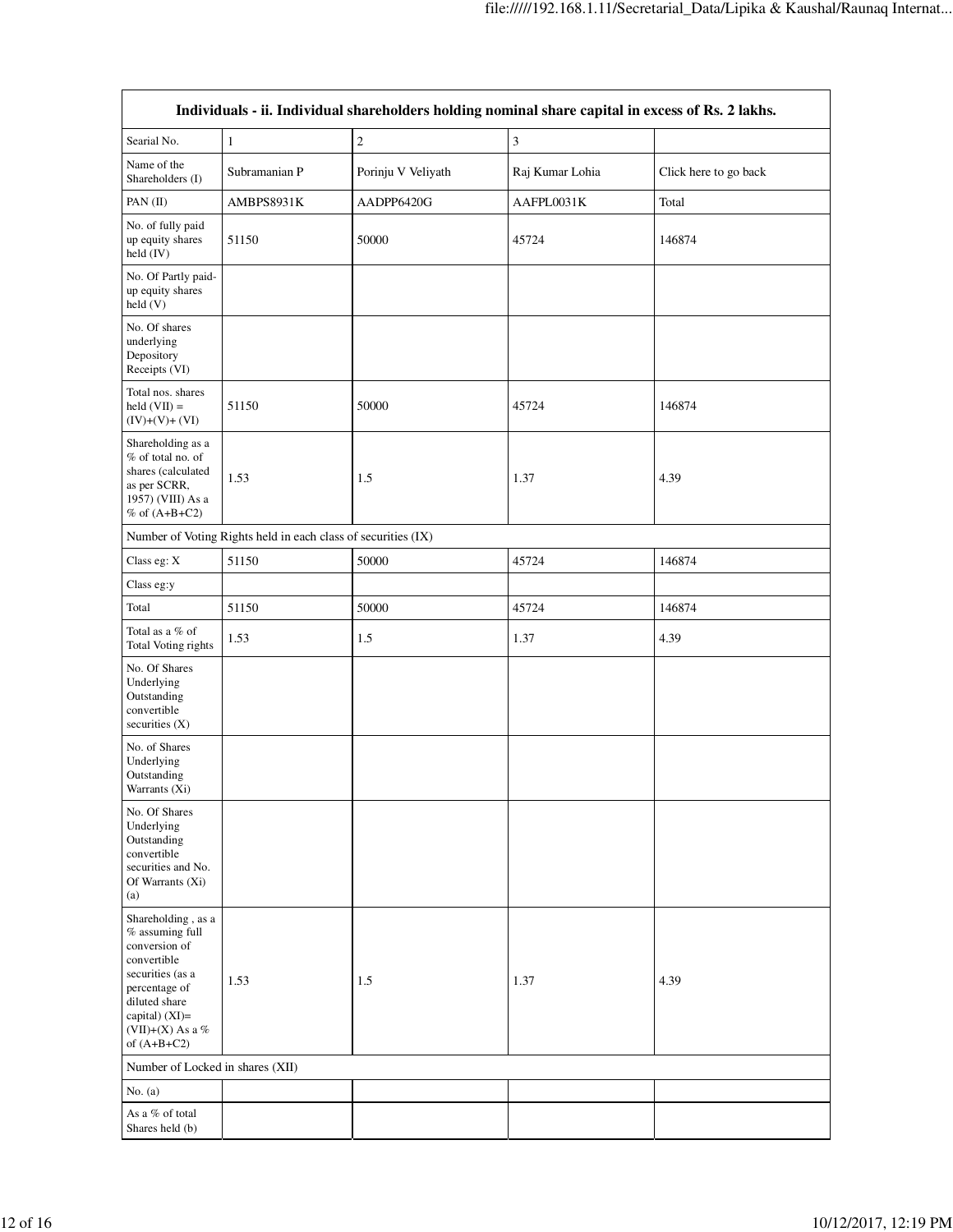Number of equity shares held in dematerialized form (XIV)

51150 50000 50000 45724 146874

Reason for not providing PAN

Reason for not providing PAN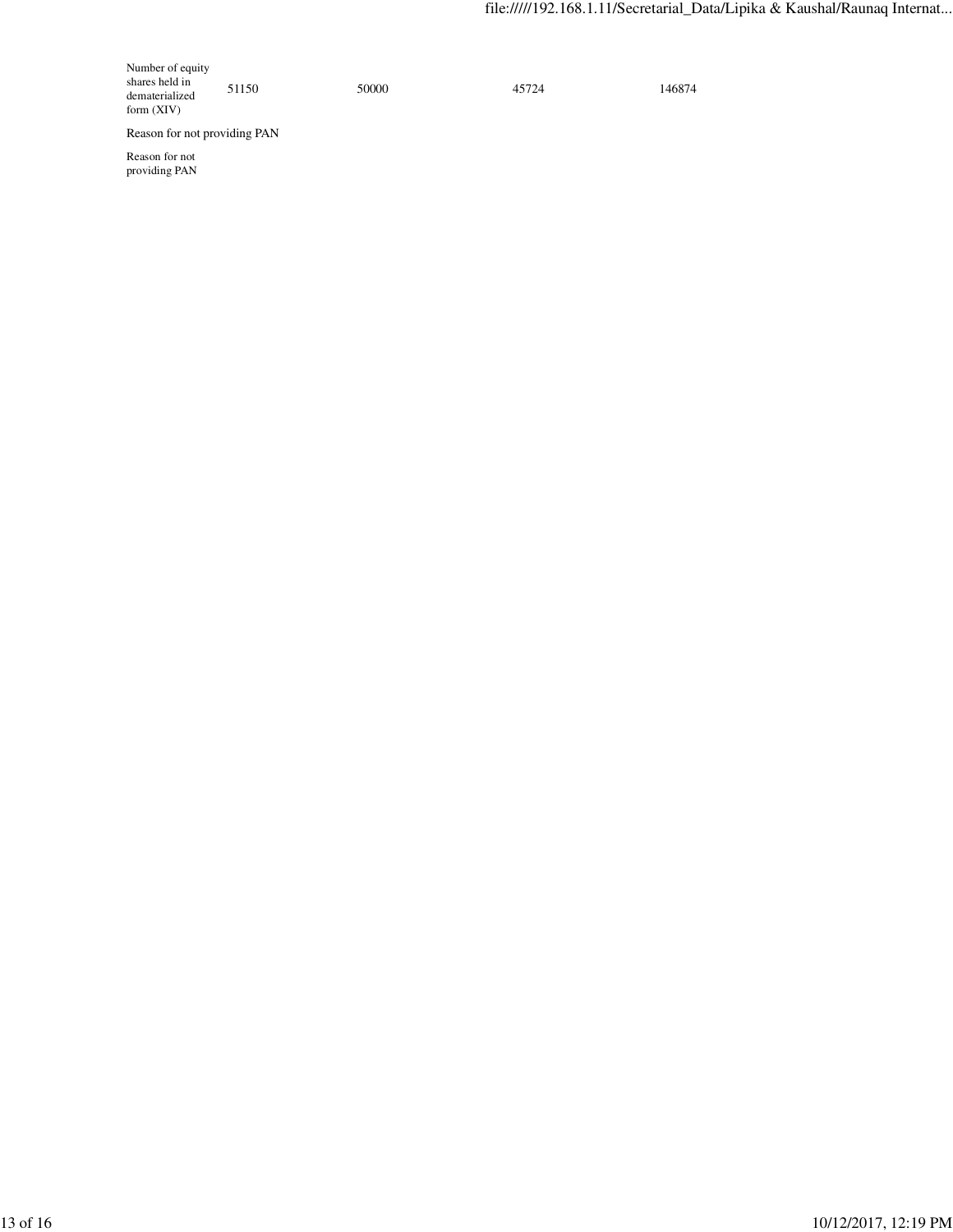| Any Other (specify)                                                                                                                                                                  |              |                                                               |               |                         |                         |                       |  |  |  |  |
|--------------------------------------------------------------------------------------------------------------------------------------------------------------------------------------|--------------|---------------------------------------------------------------|---------------|-------------------------|-------------------------|-----------------------|--|--|--|--|
| Searial No.                                                                                                                                                                          | $\mathbf{1}$ | $\sqrt{2}$                                                    | $\mathfrak z$ | $\overline{4}$          | 5                       |                       |  |  |  |  |
| Category                                                                                                                                                                             | <b>HUF</b>   | NRI - Non-Repat                                               | <b>NRI</b>    | <b>Clearing Members</b> | <b>Bodies Corporate</b> |                       |  |  |  |  |
| Category / More<br>than 1 percentage                                                                                                                                                 | Category     | Category                                                      | Category      | Category                | Category                |                       |  |  |  |  |
| Name of the<br>Shareholders (I)                                                                                                                                                      |              |                                                               |               |                         |                         | Click here to go back |  |  |  |  |
| PAN(II)                                                                                                                                                                              |              |                                                               |               |                         |                         | Total                 |  |  |  |  |
| No. of the<br>Shareholders (I)                                                                                                                                                       | 31           | 9                                                             | 12            | 22                      | 47                      | 121                   |  |  |  |  |
| No. of fully paid<br>up equity shares<br>held $(IV)$                                                                                                                                 | 46652        | 2837                                                          | 10467         | 15348                   | 69141                   | 144445                |  |  |  |  |
| No. Of Partly paid-<br>up equity shares<br>held(V)                                                                                                                                   |              |                                                               |               |                         |                         |                       |  |  |  |  |
| No. Of shares<br>underlying<br>Depository<br>Receipts (VI)                                                                                                                           |              |                                                               |               |                         |                         |                       |  |  |  |  |
| Total nos. shares<br>$\text{held}(\text{VII}) =$<br>$(IV)+(V)+(VI)$                                                                                                                  | 46652        | 2837                                                          | 10467         | 15348                   | 69141                   | 144445                |  |  |  |  |
| Shareholding as a<br>% of total no. of<br>shares (calculated<br>as per SCRR,<br>1957) (VIII) As a<br>% of $(A+B+C2)$                                                                 | 1.4          | 0.08                                                          | 0.31          | 0.46                    | 2.07                    | 4.32                  |  |  |  |  |
|                                                                                                                                                                                      |              | Number of Voting Rights held in each class of securities (IX) |               |                         |                         |                       |  |  |  |  |
| Class eg: X                                                                                                                                                                          | 46652        | 2837                                                          | 10467         | 15348                   | 69141                   | 144445                |  |  |  |  |
| Class eg:y                                                                                                                                                                           |              |                                                               |               |                         |                         |                       |  |  |  |  |
| Total                                                                                                                                                                                | 46652        | 2837                                                          | 10467         | 15348                   | 69141                   | 144445                |  |  |  |  |
| Total as a % of<br>Total Voting rights                                                                                                                                               | 1.4          | 0.08                                                          | 0.31          | 0.46                    | 2.07                    | 4.32                  |  |  |  |  |
| No. Of Shares<br>Underlying<br>Outstanding<br>convertible<br>securities (X)                                                                                                          |              |                                                               |               |                         |                         |                       |  |  |  |  |
| No. of Shares<br>Underlying<br>Outstanding<br>Warrants (Xi)                                                                                                                          |              |                                                               |               |                         |                         |                       |  |  |  |  |
| No. Of Shares<br>Underlying<br>Outstanding<br>convertible<br>securities and No.<br>Of Warrants (Xi)<br>(a)                                                                           |              |                                                               |               |                         |                         |                       |  |  |  |  |
| Shareholding, as a<br>% assuming full<br>conversion of<br>convertible<br>securities (as a<br>percentage of<br>diluted share<br>capital) $(XI)=$<br>(VII)+(X) As a %<br>of $(A+B+C2)$ | 1.4          | 0.08                                                          | 0.31          | 0.46                    | 2.07                    | 4.32                  |  |  |  |  |